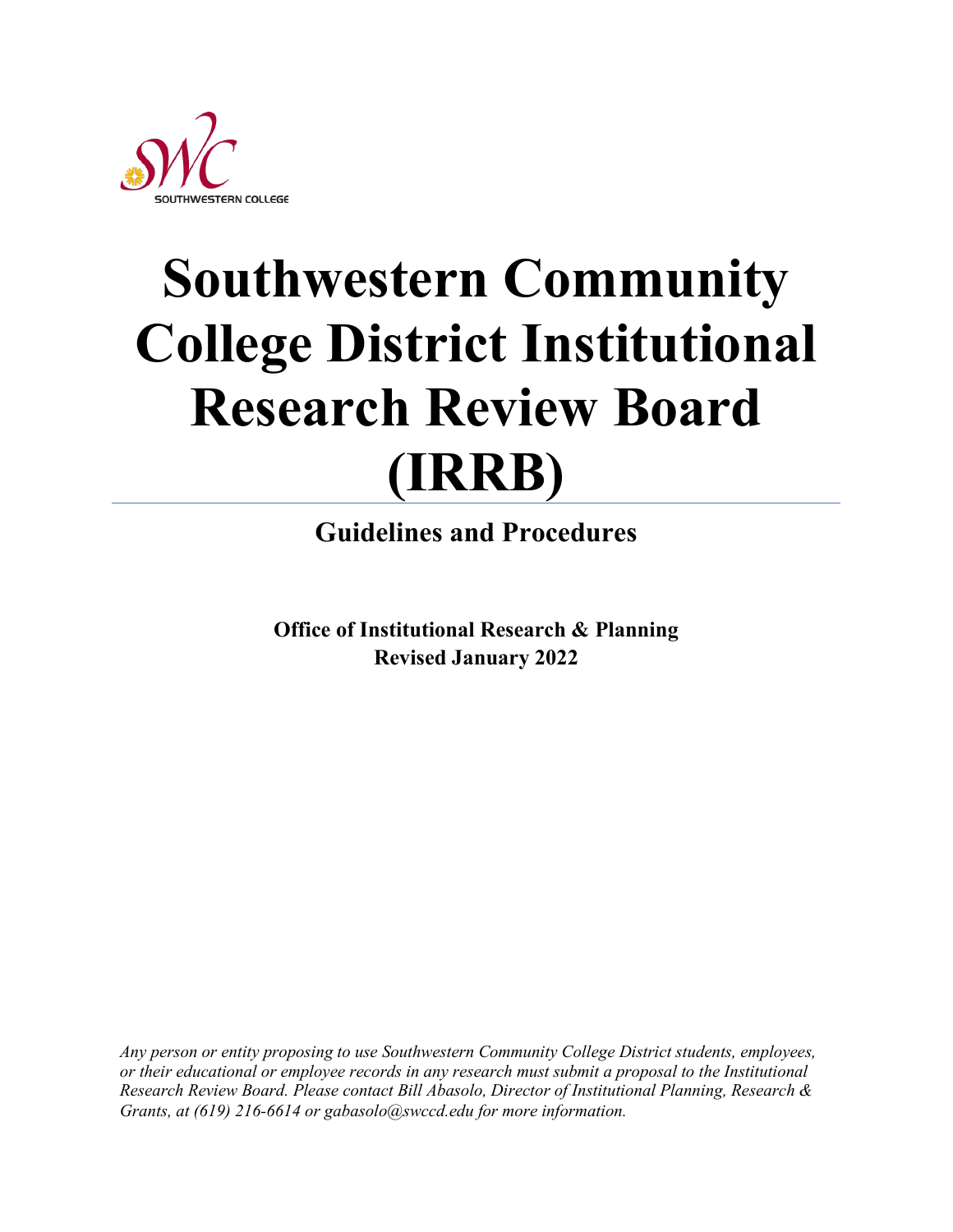# **Contents**

| Reporting Complaints, Protocol Deviations, and Unanticipated Problems Involving Risks to Participants |  |
|-------------------------------------------------------------------------------------------------------|--|
|                                                                                                       |  |
|                                                                                                       |  |
|                                                                                                       |  |
|                                                                                                       |  |
|                                                                                                       |  |
|                                                                                                       |  |
|                                                                                                       |  |
|                                                                                                       |  |
|                                                                                                       |  |
|                                                                                                       |  |
|                                                                                                       |  |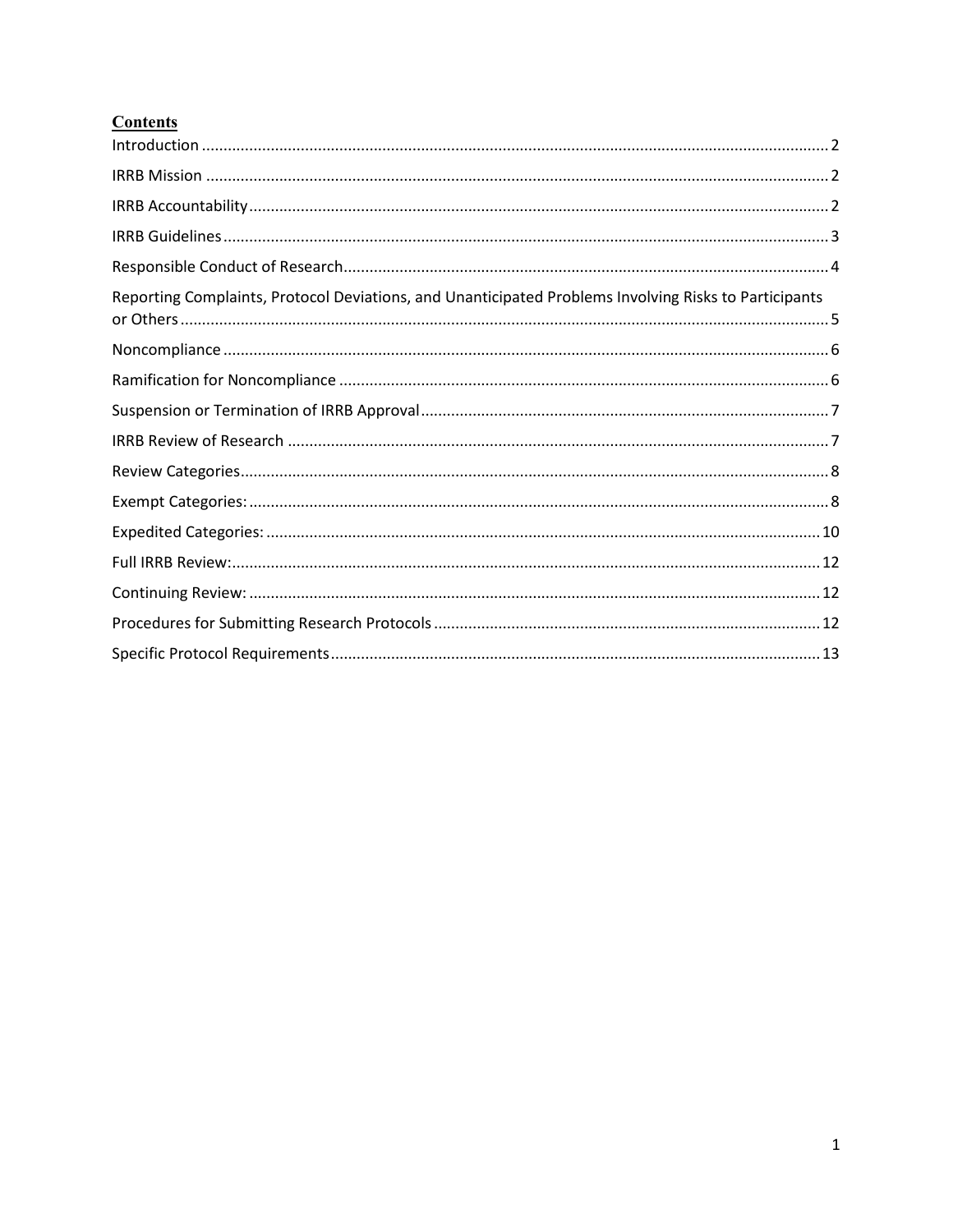### **SOUTHWESTERN COMMUNITY COLLEGE DISTRICT INSTITUTIONAL RESEARCH REVIEW BOARD**

#### <span id="page-2-0"></span>**Introduction**

The Southwestern Community College District (SWCCD) Institutional Research Review Board (IRRB) developed this guide to assist any person or entity engaged in research (hereafter researcher) understand their responsibilities. This guide is intended to introduce researchers to the IRRB, clarify the research review process, and simplify the preparation and review of research protocols.

#### <span id="page-2-1"></span>**IRRB Mission**

The mission of the IRRB is to protect the rights and welfare of human subjects participating in research. The IRRB is responsible for reviewing and monitoring all research that involves human subjects to ensure that researchers are supporting the college's mission and fulfilling their legal<sup>[1](#page-2-3)</sup> and ethical obligations.

#### <span id="page-2-2"></span>**IRRB Accountability**

The IRRB is organized in the Office of Institutional Research and Planning under the Dean of Institutional Research and Planning. The IRRB acts according to the regulations set forth by the United States Department of Health and Human Services (DHHS) that relate to the ethical standards of research involving human subjects (45 CFR 46) and all applicable state laws and institutional policies. Every 5 years, or as needed, the IRRB files a federal wide assurance with the Office of Human Research Protection (OHRP) to ensure that SWCCD is adhering to the federal guidelines as outlined by DHHS. Compliance with these federal regulations not only safeguards human subjects and the institution sponsoring the research project, but also protects the researcher.

<span id="page-2-3"></span><sup>&</sup>lt;sup>1</sup> Title 45 CFR Part 46, Protection of Human Subjects. Title 34 CFR Part 99, Family Educational Rights and Privacy (FERPA). California Education Code, Section 76240-76246. Southwestern Community College District Policy No. 5040, Student Records and Directory Information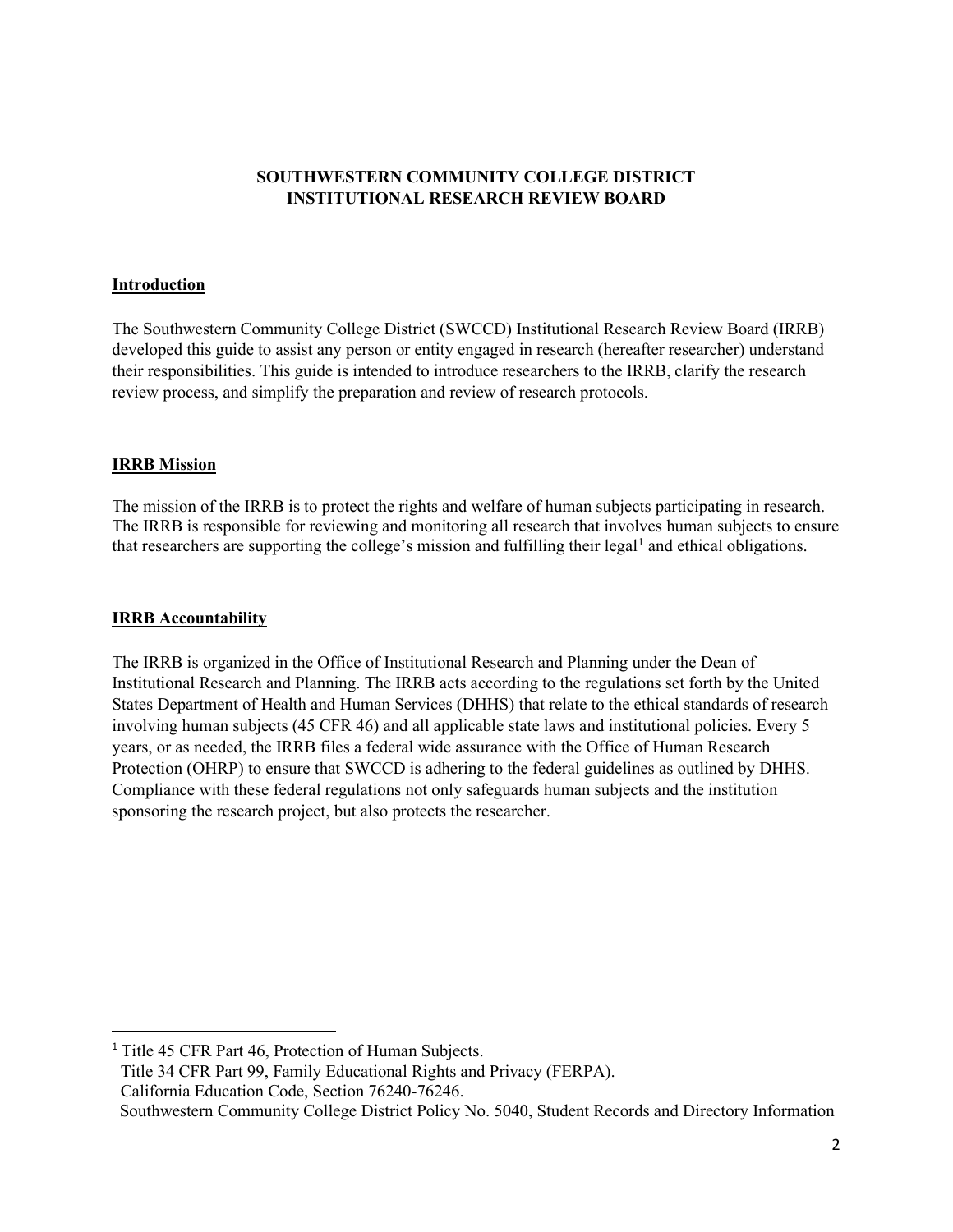# <span id="page-3-0"></span>**IRRB Guidelines**

In order to approve research involving human subjects, the IRRB review shall determine that all of the following requirements are satisfied:

- 1. Risks to subjects are minimized by using procedures consistent with sound research design and ethical procedures.
- 2. Risks are reasonable in relation to anticipated benefits.
- 3. Selection of subjects is equitable.
- 4. Informed consent is obtained from each prospective subject or the subjects legally authorized representative in accordance with the federal policy for the protection of human subjects.
- 5. Informed consent will be appropriately documented or appropriately waived in accordance with the federal policy for the protection of human subjects.
- 6. When appropriate, there are adequate provisions for monitoring the data collected to ensure the safety of subjects.
- 7. When appropriate, there are adequate provisions to protect the privacy of subjects and maintain the confidentiality of data.

The IRRB recognizes the following definition of *minimal risk*, as defined by the Office for Human Research Protections:

"Minimal risk means that the probability and magnitude of harm or discomfort anticipated in the research are not greater in and of themselves than those ordinarily encountered in daily life or during the performance of routine physical or psychological examinations or tests."

The IRRB recognizes the following definition of *human subject*, as defined by the Office for Human Research Protections:

"Human subject means a living individual about whom an investigator (whether professional or student) conducting research: (i) Obtains information or biospecimens through intervention or interaction with the individual, and uses, studies, or analyzes the information or biospecimens; or (ii) Obtains, uses, studies, analyzes, or generates identifiable private information or identifiable biospecimens."

The IRRB recognizes the following definition of *private information* and *identifiable private information*, as defined by the Office for Human Research Protections:

"Private information includes information about behavior that occurs in a context in which an individual can reasonably expect that no observation or recoding is taking place, and information that has been provided for specific purposes by an individual and the individual can reasonably expect will not be made public (e.g., a medical record)."

"Identifiable private information is private information for which the identity of the subject is or may readily be ascertained by the investigator or associated with the information."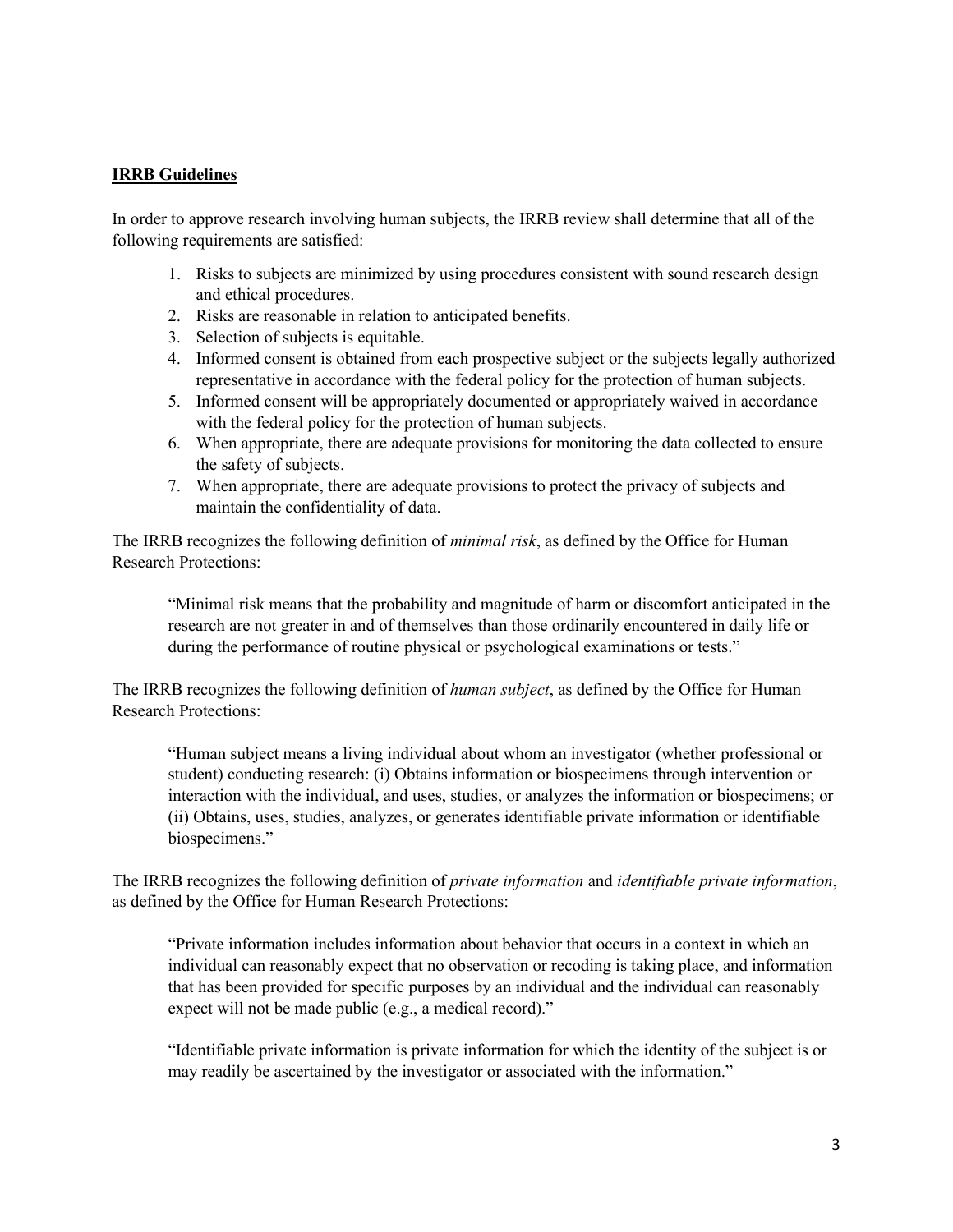The IRRB recognizes the following definition of *research*, as defined by the Office for Human Research Protections:

"A systematic investigation, including research development, testing, and evaluation, designed to develop or contribute to generalizable knowledge."

A research protocol must be reviewed by the IRRB under these guidelines if it meets all three of the following criteria:

- 1. It involves human subjects as defined above.
- 2. It is research as defined above.
- 3. The intention to publish or disseminate results or the possibility of publishing or disseminating results exist.

# <span id="page-4-0"></span>**Responsible Conduct of Research**

It is the responsibility of all researchers that engage in research to preserve the integrity of science. All researchers engaged in research involving human subjects must complete educational training prior to initiation of a research project and must abide by SWCCD policy and relevant government regulations for protecting human subjects. This includes the ethical principles set forth in the Belmont Report.

The Belmont Report recognizes these ethical principles;

**Respect for Persons:** Individuals should be treated as autonomous agents whose opinions and choices are valued. Individuals with diminished autonomy (e.g., minors, prisoners, persons with a mental disability) are entitled to additional protections. This principle embodies the concept of informed consent whereby individuals enter research voluntarily, have sufficient information to make an informed decision about participation, and are free from coercion or undue influence from the researchers.

**Beneficence:** Human research must be designed and implemented to minimize harms to subjects and maximize possible benefits whether for subjects, science, or society. This principle requires that research be justified based on a favorable risk/ benefit assessment. These assessments consider:

- The probability and magnitude of psychological, physical, legal, social, and economic harms.
- The risks and benefits of alternatives to the research.
- The reasonableness of seeking certain benefits despite the risks
- Determine when the potential benefits may not sufficiently justify risks to subjects

**Justice:** In human research justice relates to "fairness in distribution" and "what is deserved". This principle requires that research subjects receive benefits in equal measure to the burdens of the research. Determinations about justice require scrutiny of subject selection and enrollment processes. Sample populations should be selected for reasons related to the problem being studied. Particular populations (e.g., welfare patients, racial and ethnic minorities, or persons with limited freedoms) should not be targeted because of ease of access, manipulability, or the convenience of investigators.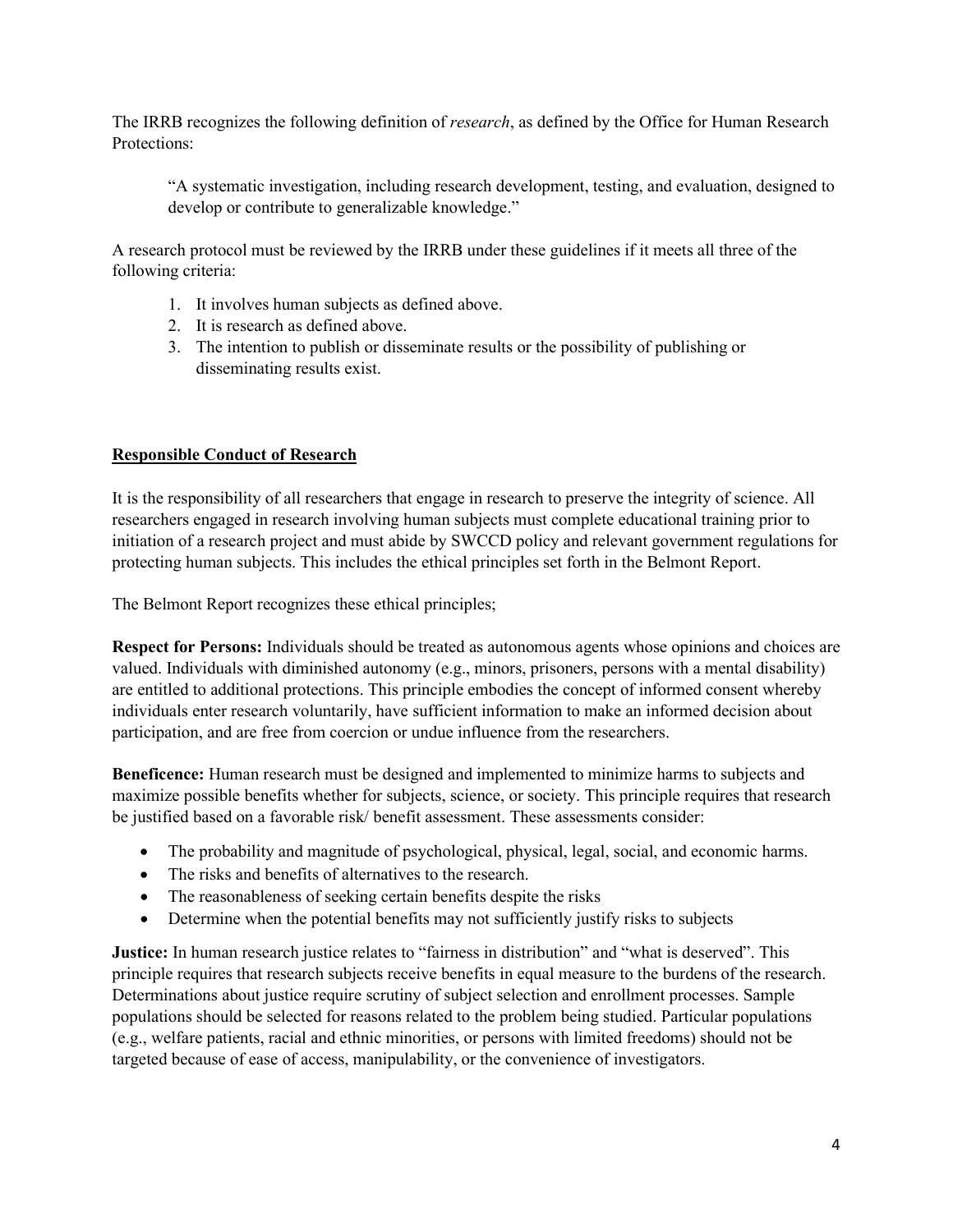## <span id="page-5-0"></span>**Reporting Complaints, Protocol Deviations, and Unanticipated Problems Involving Risks to Participants or Others**

**Complaints:** Situations may occur during implementation of a study, after a subject withdraws or completes their participation, or after study completion that warrant assessment and possibly review by the IRRB. These include complaints from subjects or others, unapproved changes in the protocol of a study, serious events or problems experienced by subjects, new information that suggests research risks or benefits have changed, breaches of subject privacy or data confidentiality, and sponsor or other external reports that suggest a problem may exist.

Anyone (i.e., subjects, members of the community, researchers, research staff, etc.) may report complaints, potential noncompliance, or concerns related to a research project by contacting any member of the IRRB or members of the research team. Complaints may be submitted anonymously.

For non-exempt research, researchers or others who know of a complaint must notify the IRRB within five business days of learning of a complaint, deviation, potential noncompliance, or other non-lifethreatening problem. If the problem may be life-threatening, it must be reported within 48 hours.

For exempt research, researchers or others who know of a complaint or problem are advised to contact the IRRB to discuss problems that may have occurred.

**Protocol Deviations:** a protocol deviation is any change from the study procedures as specified in the IRRB approved protocol. Examples include enrolling a participant who did not meet all inclusion/ exclusion criteria, failing to obtain or document informed consent, failing to report unanticipated problems, adding co-investigators without prior authorization, etc.

All deviations reflect a failure to comply with the approved protocol and are instances of potential noncompliance that must be reported to the IRRB. For non-exempt research, researchers must notify the IRB within five business days of learning of a protocol deviation. If the deviation occurred because of a problem that may be life-threatening, it must be reported within 48 hours.

For exempt research, researchers are advised to contact the IRRB to discuss any protocol deviations.

The IRRB provides a form for the modification of a protocol on the website. The modification approval form must be submitted to the IRRB before a modification to the approved protocol can be made unless the modification is being made in response to a potentially life-threatening problem. If the modification is in response to a potentially life-threatening problem both the modification and the problem must be reported in 48 hours.

The request for modification will be reviewed at the next convened meeting of the IRRB. Correspondence will be sent to the principal investigator and listed co-investigators regarding the IRRB's decision.

**Unanticipated Problems Involving Risks to Participants:** Researchers must notify the IRRB of unanticipated problems that involve risks to participants or others (unanticipated problems). Unanticipated problems may encompass physical, psychological, social, legal, and economic harms, or harms to dignity and unexpected threats to privacy or safety.

To be considered an unanticipated problem an event or situation must: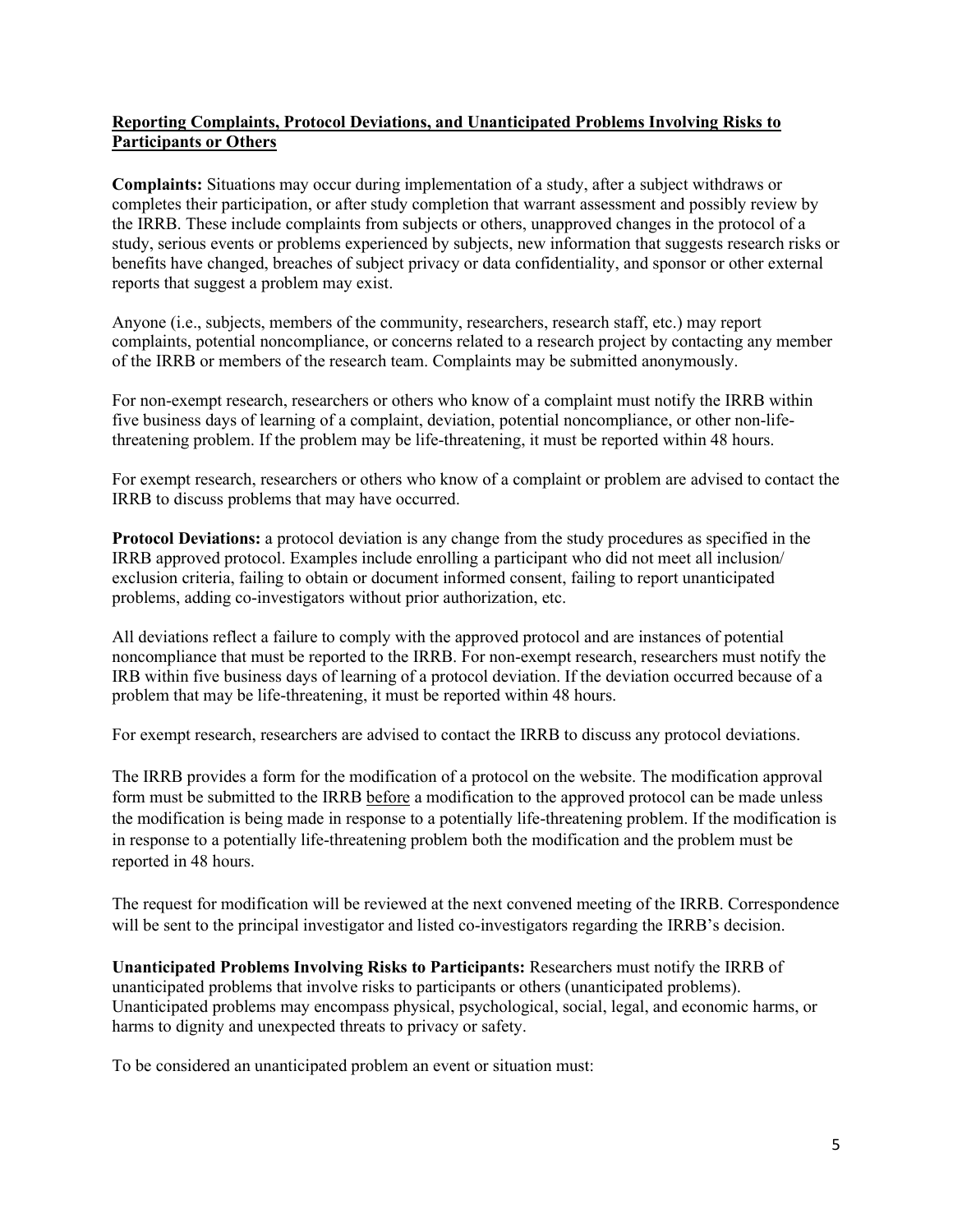- Be unexpected in terms of nature, severity, or frequency given (1) the research procedures that are described in the protocol-related documents; and (2) the characteristics of the population being studied.
- Be related or possibly related to participation in the research
- Suggest that the research places participants or others at a greater risk of harm than was previously known or recognized.

The following incidents are likely to constitute an unanticipated problem in the context of research:

- A laptop containing identifiable subject data is stolen and the data is not encrypted
- Changes to research protocol are made without prior IRB approval to eliminate apparent immediate risks.

Researchers must notify the IRRB within five business days of learning of a non-life-threatening unanticipated problem. If the problem may be life-threatening, it must be reported within 48 hours.

The IRRB provides a form for reporting complaints and unanticipated problems on the website.

#### <span id="page-6-0"></span>**Noncompliance**

Noncompliance means significant failure by a researcher to abide by SWCCD policy and relevant government regulations for protecting human subjects in research. Instances of noncompliance would include, but are not limited to, beginning research before securing IRRB approval, misuse or non-use of approved consent forms, failure to secure IRRB approval before introducing changes in an on-going protocol, and continuing to gather study data from subjects after IRRB approval expires. For information about who may report and how to report incidents or actions that may constitute noncompliance, see the above procedure for Reporting Complaints, Protocol Deviations, and Unanticipated Problems.

#### <span id="page-6-1"></span>**Ramification for Noncompliance**

Ramifications for noncompliance with SWCCD policy and relevant government regulations for protecting human subjects in research includes:

- Funding may be withheld: Federal and most private sponsors require IRB approval as a condition of funding.
- Articles may not be published: Most professional journals require evidence of IRB approval when considering articles for publication.
- Liability issues arising from unapproved research may become the responsibility to the researcher. Researchers conducting unapproved research are deemed to be acting outside the scope of authority granted to them by SWCCD.
- Suspension of research: SWCCD may suspend all research activities for an indefinite time frame as a disciplinary measure or may require the mandatory destruction of all research data collected during a project.
- Disciplinary action in accordance with SWCCD policy.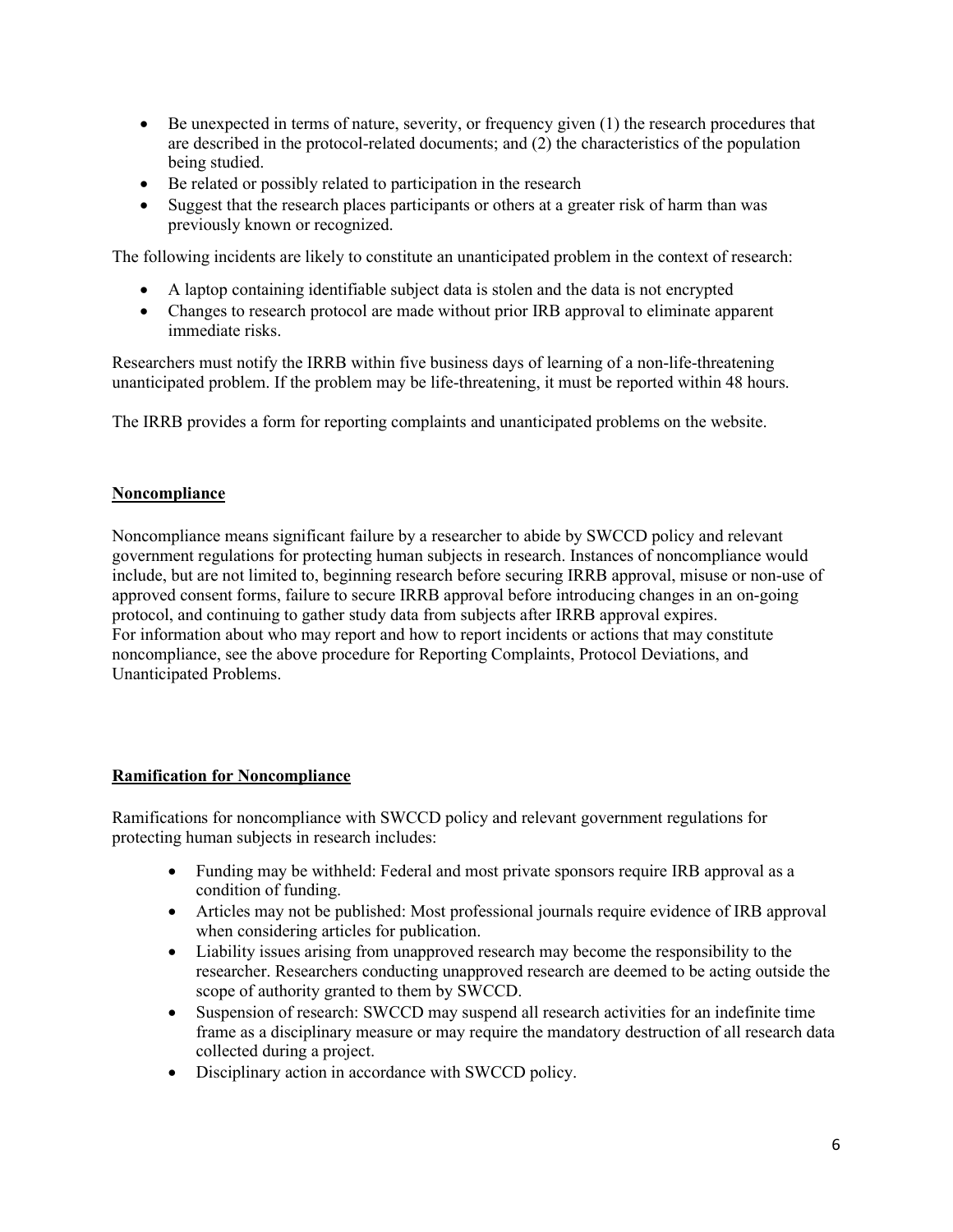### <span id="page-7-0"></span>**Suspension or Termination of IRRB Approval**

The SWCCD IRRB has the authority to suspend or terminate IRRB approval of research that is not being conducted in accordance with IRRB requirements or that may pose unexpected, serious harm to participants. This authority is retained regardless of whether the research was approved via Full Review, Expedited Review, or is classified as Exempt.

The IRRB considers the best interests of research participants in deciding whether to halt a research study temporarily or permanently. The IRRB will require that procedures for withdrawal of enrolled participants consider their rights and welfare (e.g., planning for medical care, transfer to another researcher, or continuation under independent monitoring).

**Suspension by the IRRB:** Suspension is a determination made by the SWCCD IRRB to temporarily withdraw IRRB approval for some or all activities of a currently approved research study. The convened IRRB may suspend approval for some or all activities for a research project. The research may be suspended following a report of a problem, during an investigation of noncompliance or unanticipated problem, or following review of noncompliance or unanticipated problem.

The IRRB Chair has the authority to suspend some or all research activities immediately if exceptional participant safety issues are identified. This authority is only exercised if an action is required prior to a convened meeting, and it is not feasible to assemble an emergency meeting. When this authority is exercised, it will be reported at the next convened IRRB meeting. Correspondence will be sent to the Principal Investigator as well as listed co-investigators regarding the IRRB's decision.

**Termination by the IRRB:** A fully convened IRRB may terminate a research project when it determines that cessation of all research activities is in the best interest of participants. Studies may be terminated during IRRB review for noncompliance or an unanticipated problem. Correspondence will be sent to the Principal Investigator and all listed co-investigators regarding the IRRB's decision.

# <span id="page-7-1"></span>**IRRB Review of Research**

The SWCCD IRRB reviews human subjects research at the following three review levels:

- 1. Exempt Review To qualify, research must fall into one of eight federally-defined exempt categories. These categories present the lowest amount of risk to subjects because they involve collection of anonymous or publicly available data or conduct of the least potentially harmful research experiments.
- 2. Expedited Review To qualify, research must fall into one of the nine federally-defined expedited categories. These categories involve collection of samples and data in a manner that is not anonymous and that involves no more than minimal risk to subjects.
- 3. Full Review All research that do not fall into either the exempt or expedited review categories or deal with special concerns or vulnerable populations. Full Review requires that all members of the IRRB be convened at a scheduled meeting.

Correspondence will be sent to the Principal Investigator and all listed co-investigators regarding the IRRB's decision.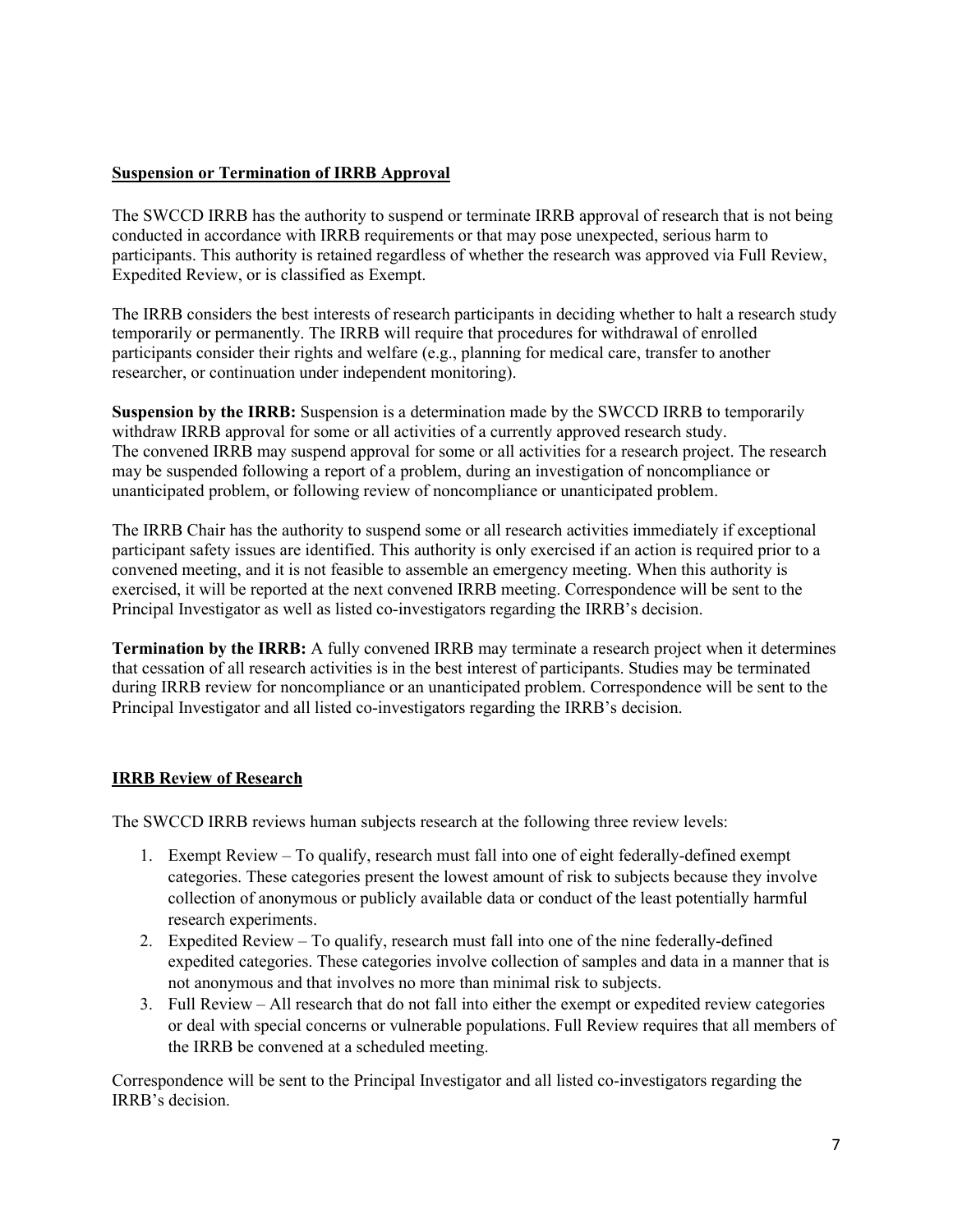### <span id="page-8-0"></span>**Review Categories**

**Exempt Research:** the exempt process is much less rigorous than an expedited or full IRRB review. To qualify, research must fall into one of the eight federally defined exempt categories. These categories present the lowest amount of risk to potential subjects because they involve either collection of anonymous or publicly available data or conduct that is the least potentially harmful to human subjects. Research activities that fall under any of the federally defined exempt categories may not be subject to IRRB requirements (e.g., annual reviews, informed consent, etc.). However, it is strongly suggested that informed consent always be used.

Only the IRRB Chairperson may determine which protocols may be subject to limited review or may be exempt from review by the IRRB. Researchers who believe that their research meets the criteria for one of the following categories may request exempt review on their application. The IRRB reserves the authority to require proposal modifications regarding human subject's protection before approving the research as exempt.

#### <span id="page-8-1"></span>**Exempt Categories:**

- 1. Research conducted in established or commonly accepted educational settings, involving normal educational practices that are not likely to adversely impact students' opportunity to learn required educational content or the assessment of educators who provide instruction, such as:
	- a. Research on regular and special education instructional strategies.
	- b. Research on the effectiveness of or the comparison among instructional techniques, curricula, or classroom management methods.
- 2. Research that only includes interactions involving educational tests (cognitive, diagnostic, aptitude, achievement), survey procedures, interview procedures, or observation of public behavior (including visual or auditory recording) *if at least one* of the following criteria is met:
	- a. The information obtained is recorded by the investigator in such a manner that the identity of the human subjects cannot readily be ascertained, directly or through identifiers linked to the subjects.
	- b. Any disclosure of the human subjects' responses outside the research would not reasonably place the subjects at risk of criminal or civil liability or be damaging to the subjects' financial standing, employability, educational advancement, or reputation
	- c. The information obtained is recorded by the investigator in such a manner that the identity of human subjects can readily be ascertained, directly or through identifiers linked to the subjects and an IRB conducts a limited IRB review to make the determination required by 46.111(a)(7).
- 3. (i)Research involving benign behavioral interventions in conjunction with the collection of information from an adult subject through verbal or written responses (including data entry) or audiovisual recording if the subject prospectively agrees to the intervention and information collection and at least one of the following criteria is met: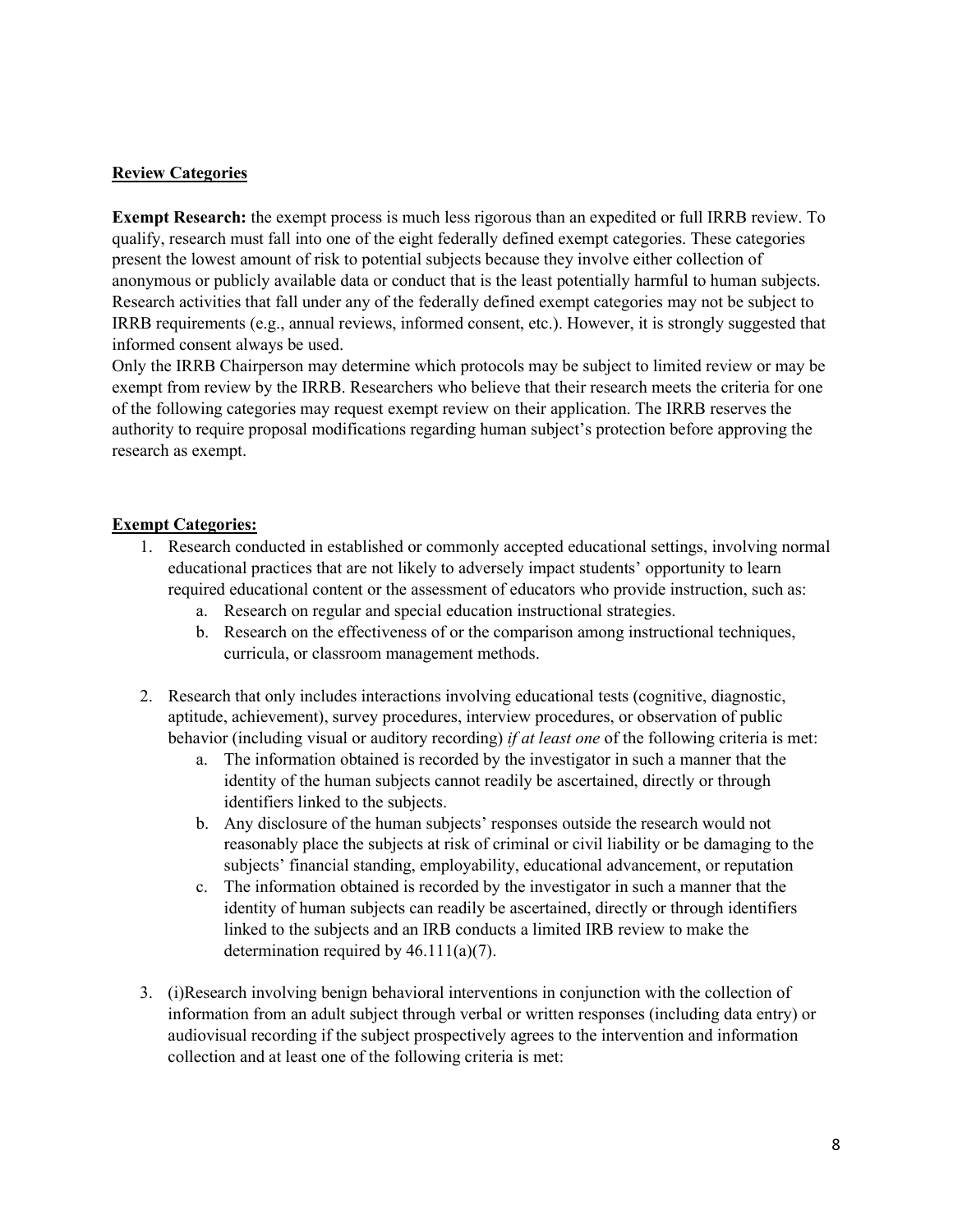- a. The information obtained is recorded by the investigator in such a manner that the identity of the human subjects cannot readily be ascertained, directly or through identifiers linked to the subjects.
- b. Any disclosure of the human subjects responses outside the research would not reasonably place the subjects at risk of criminal or civil liability or be damaging to the subjects' financial standing, employability, educational advancement, or reputation
- c. The information obtained is recorded by the investigator in such a manner that the identity of the human subjects can readily be ascertained, directly or through identifiers linked to the subjects, and an IRB conducts a limited review to make the determination required by  $46.111(a)(7)$ .

(ii) For the purpose of this provision, benign behavioral interventions are brief in duration, harmless, painless, not physically invasive, not likely to have a significant adverse lasting impact on the subjects, and the investigator has no reason to think the subjects will find the interventions offensive or embarrassing. Provided all such criteria are met, examples of such benign behavioral interventions would include having the subjects play an online game, having them solve puzzles under various noise conditions, or having them decide how to allocate a nominal amount of received cash between themselves and someone else.

(iii) If the research involves deceiving the subjects regarding the nature or purposes of the research, this exemption is not applicable unless the subject authorizes the deception through a prospective agreement to participate in research in circumstances in which the subject is informed that he or she will be unaware of or misled regarding the nature or purposes of the research.

- 4. Secondary research for which consent is not required: Secondary research uses of identifiable private information or identifiable biospecimens, if at least one of the following criteria is met:
	- a. The identifiable private information or identifiable biospecimens are publicly available.
	- b. Information, which may include information about biospecimens, is recorded by the investigator in such a manner that the identity of the human subjects cannot readily be ascertained directly or through identifiers linked to the subjects, the investigator does not contact the subjects, and the investigator will not re-identify subjects.
	- c. The research involves only information collection and analysis involving the investigator's use of identifiable health information when that use is regulated under 45 CFR parts 160 and 164, subparts A and E, for the purposes of "health care operations" or "research" as those terms are defined at 45 CFR 164.501 or for "public health activities and purposes" as described under 45 CFR 164.512(b).
	- d. The research is conducted by, or on behalf of, a Federal department or agency using government-generated or government-collected information obtained for nonresearch activities, if the research generates identifiable private information that is or will be maintained on information technology that is subject to and in compliance with section 208(b) of the E-Government Act of 2002, 44 U.S.C. 3501 note, if all of the identifiable private information collected, used, or generated as part of the activity will be maintained in systems of records subject to the Privacy Act of 1974, 5 U.S.C. 552a, and, if applicable, the information used in the research was collected subject to the Paperwork Reduction Act of 1995, 44 U.S.C. 3501 et seq.
- 5. Research and demonstration projects that are conducted or supported by a Federal department or agency, or otherwise subject to the approval of department or agency heads (or the approval of the heads of bureaus or other subordinate agencies that have been delegated authority to conduct the research and demonstration projects), and that are designed to study, evaluate, improve, or otherwise examine public benefit or service programs, including procedures for obtaining benefits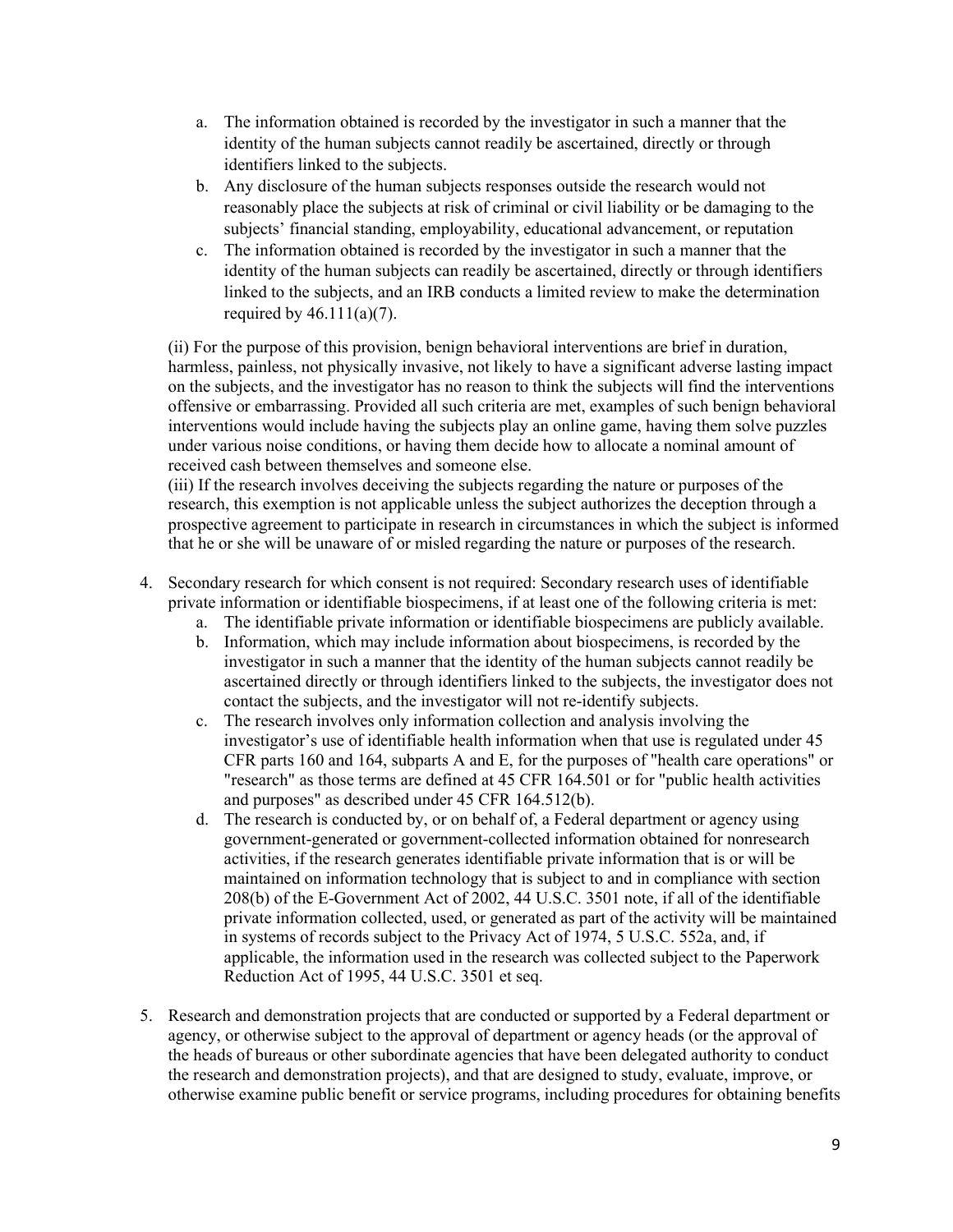or services under those programs, possible changes in or alternatives to those programs or procedures, or

possible changes in methods or levels of payment for benefits or services under those programs. Such projects include, but are not limited to, internal studies by Federal employees, and studies under contracts or consulting arrangements, cooperative agreements, or grants. Exempt projects also include waivers of otherwise mandatory requirements using authorities such as sections 1115 and 1115A of the Social Security Act, as amended.

- a. Each Federal department or agency conducting or supporting the research and demonstration projects must establish, on a publicly accessible Federal Web site or in such other manner as the department or agency head may determine, a list of the research and demonstration projects that the Federal department or agency conducts or supports under this provision. The research or demonstration project must be published on this list prior to commencing the research involving human subjects.
- 6. Taste and food quality evaluation and consumer acceptance studies:
	- a. If wholesome foods without additives are consumed; or
	- b. If a food is consumed that contains a food ingredient at or below the level and for a use found to be safe, or agricultural chemical or environmental contaminant at or below the level found to be safe, by the Food and Drug Administration or approved by the Environmental Protection Agency or the Food Safety and Inspection Service of the U.S. Department of Agriculture.
- 7. Storage or maintenance for secondary research for which broad consent is required: Storage or maintenance of identifiable private information or identifiable biospecimens for potential secondary research use if an IRB conducts a limited IRB review and makes the determinations required by  $46.111(a)(8)$ .
- 8. Secondary research for which broad consent is required: Research involving the use of identifiable private information or identifiable biospecimens for secondary research use, if the following criteria are met:
	- a. Broad consent for the storage, maintenance, and secondary research use of the identifiable private information or identifiable biospecimens was obtained in accordance with  $46.116(a)(1)$  through  $(4)$ ,  $(a)(6)$ , and  $(d)$ .
	- b. Documentation of informed consent or waiver of documentation of consent was obtained in accordance with 46.117.
	- c. An IRB conducts a limited IRB review and makes the determination required by  $46.111(a)(7)$  and makes the determination that the research to be conducted is within the scope of the broad consent referenced in paragraph  $(d)(8)(i)$  of this section; and
	- d. The investigator does not include returning individual research results to subjects as part of the study plan. This provision does not prevent an investigator from abiding by any legal requirements to return individual research results.

**Expedited Review:** the expedited review process is less rigorous than a full IRRB review. To qualify, research must fall into one of the nine federally defined categories. Under an expedited review procedure, the review may be carried out by the IRB chairperson or by one or more experienced reviewers designated by the chairperson. In reviewing the research, the reviewers may exercise all of the authorities of the IRB except that reviewers may not disapprove research. Research may be disapproved only after review in accordance with the non-expedited procedure.

<span id="page-10-0"></span>**Expedited Categories:** Research involving no more than minimal risk and involving only procedures listed in one or more of the following categories may qualify for expedited review.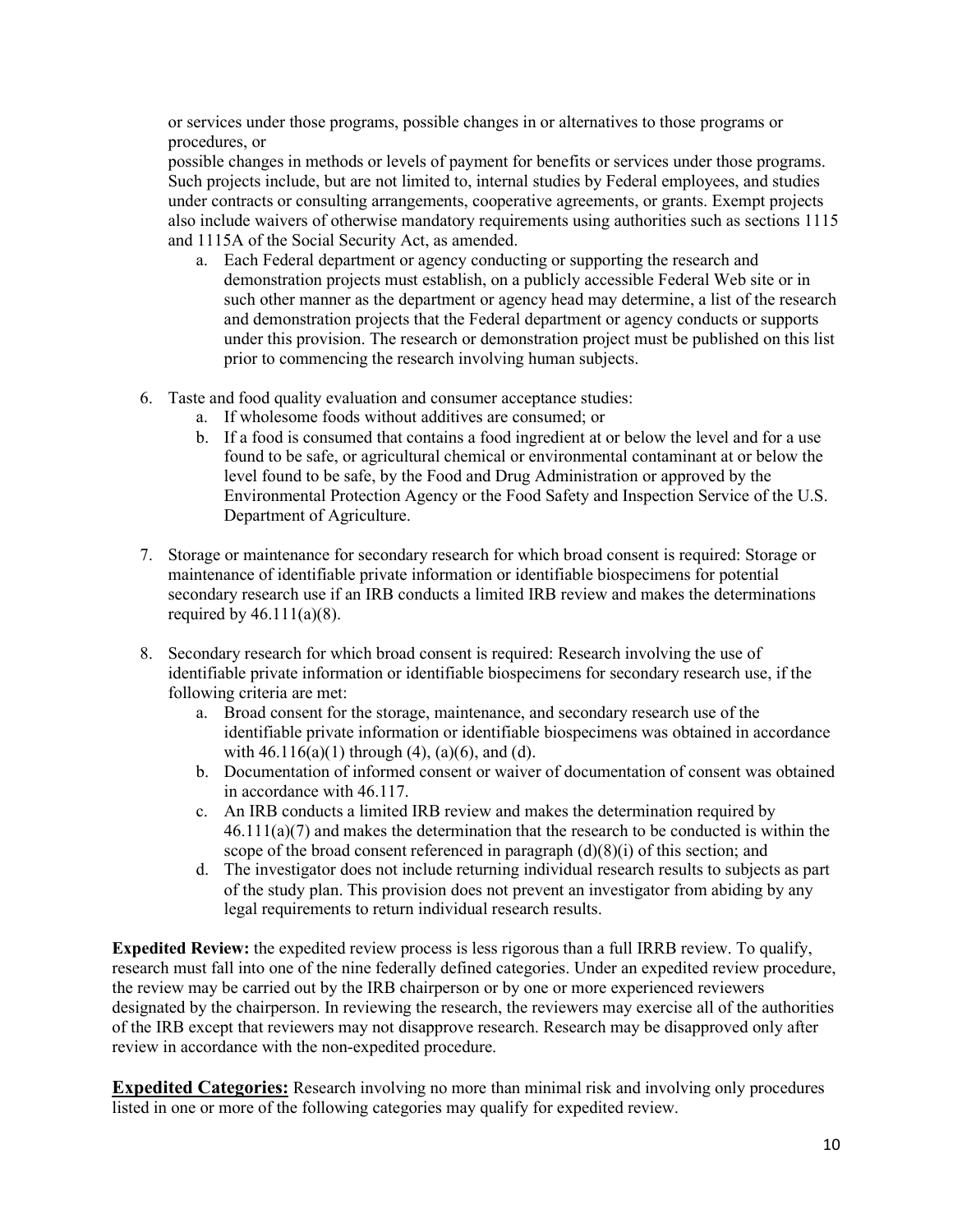- 1. Clinical studies of drugs and medical devices only when condition (a) or (b) is met.
	- a. Research on drugs for which an investigational new drug application (21 CFR Part 312) is not required.
	- b. Research on medical devices for which (i) an investigational device exemption application (21 CFR Part 812) is not required; or (ii) the medical device is cleared/ approved for marketing and medical device is being used in accordance with its cleared/ approved labeling.
- 2. Collection of blood samples by finger stick, heel stick, ear stick, or venipuncture as follows:
	- a. From healthy, nonpregnant adults who weigh at least 110 pounds. For these subjects, the amounts drawn may not exceed 550 ml in an 7 week period and collection may not occur more frequently than 2 times per week; or
	- b. From other adults and children, considering the age, weight, and health of the subjects, the collection procedure, the amount of blood to be collected, and the frequency with which it will be collected. For these subjects, the amount drawn may not exceed the lesser of 50 ml or 3 ml per kg in an 8 week period and collection may not occur more frequently than 2 times per week.
- 3. Prospective collection of biological specimens for research purposes by noninvasive means.
- 4. Collection of data through noninvasive procedures (not involving general anesthesia or sedation) routinely employed in clinical practice, excluding procedures involving x-rays or microwaves. Where medical devices are employed, they must be cleared/ approved for marketing. (Studies intended to evaluate the safety and effectiveness of the medical device are not generally eligible for expedited review, including studies of cleared medical devices for new indications.)
- 5. Research involving materials (data, documents, records, or specimens) that have been collected, or will be collected solely for nonresearch purposes (such as medical treatment or diagnosis). (Note: Some research in this category may be exempt from the HHS regulations for the protection of human subjects. 45 CFR 46.101(b)(4). This listing refers only to research that is not exempt.)
- 6. Collection of data from voice, video, digital, or image recordings made for research purposes.
- 7. Research on individual or group characteristics or behavior (including, but not limited to, research on perception, cognition, motivation, identity, language, communication, cultural beliefs or practices, and social behavior) or research employing survey, interview, oral history, focus group, program evaluation, human factors evaluation, or quality assurance methodologies.
- 8. Continuing review of research previously approved by the convened IRB as follows:
	- a. Where (i) the research is permanently closed to the enrollment of new subjects; (ii) all subjects have completed all research-related interventions; and (ii) the research remains active only for long-term follow-up of subjects; or
	- b. Where no subjects have been enrolled and no additional risks have been identified; or
	- c. Where the remaining research activities are limited to data analysis
- 9. Continuing review of research, not conducted under an investigational new drug application or investigational device exemption where categories two (2) through eight (8) do not apply but the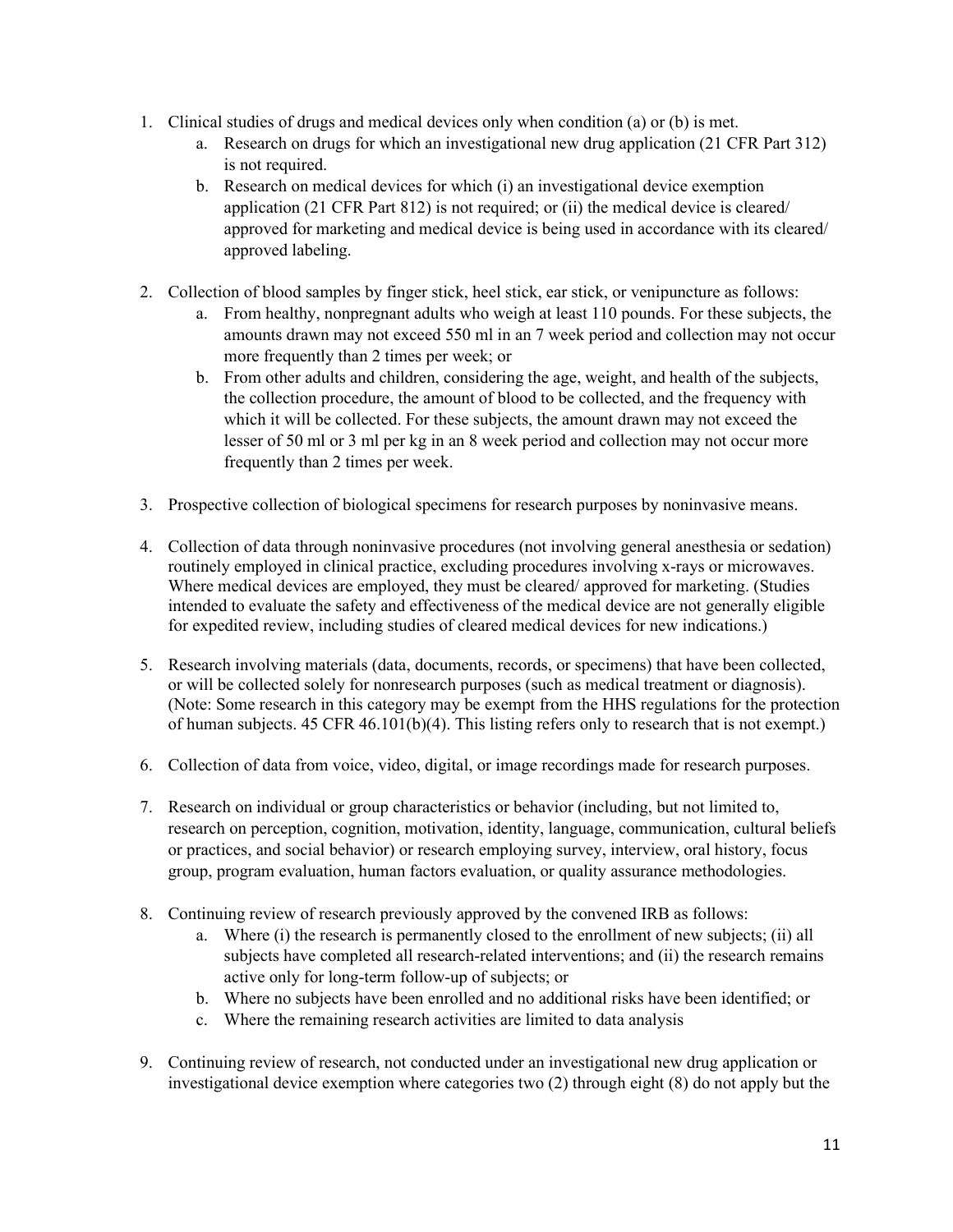IRB has determined and documented at a convened meeting that the research involves no greater than minimal risk and no additional risks have been identified.

<span id="page-12-0"></span>**Full IRRB Review:** is reserved for research that involves greater than minimal risk. Research that does not fall into one of the above exempt or expedited categories. Any survey or interview that is likely to place human subjects at risk of criminal or civil liability or be damaging to the subject's financial standing, employability, insurability, reputation, or be stigmatizing requires full review. Examples of this include survey research that involves sensitive questions or information about sexual or illegal behavior.

<span id="page-12-1"></span>**Continuing Review:** If data gathering continues for more than twelve months, federal regulations require that research be subject to a "continuing review." Researchers should use the SWCCD Continuing Review/Progress Report. This form is also to be used if changes in the research protocol occur within any given twelve-month period.

Researchers must submit a Continuing Review/Progress Report explaining the current status of the research project on or before 12 months. Notification of continuing review will be sent to the investigator 30 days prior to the review date. Continuing Review/ Progress Reports must be submitted to IRRB for review by the IRRB Submission Due Date the month of the studies expiration. After the IRRB has reviewed the Continuing Review/ Progress Report form it will contact the Principle Investigator and co-investigators and notify them of its decision.

Assessing if a research study requires more than Continuing/ Annual Review will be dependent upon the IRRB's assessment of risk to participants based on the submitted research protocol and any reported complaints, unanticipated problems, or non-compliance.

#### <span id="page-12-2"></span>**Procedures for Submitting Research Protocols**

1. Complete the Human Subjects in Research Training

Before researchers engage in research that involves human subjects at SWCCD they must complete the National Institute of Health training modules.

Please see the link: [https://www.hhs.gov/ohrp/education-and-outreach/online-education/human](https://www.hhs.gov/ohrp/education-and-outreach/online-education/human-research-protection-training/human-research-protection-foundational-training/index.html)[research-protection-training/human-research-protection-foundational-training/index.html](https://www.hhs.gov/ohrp/education-and-outreach/online-education/human-research-protection-training/human-research-protection-foundational-training/index.html)

Upon completion of this training, the researchers will be able to print out a "Completion Certificate". This certificate must be included as part of the protocol or on file in the Office of Institutional Research & Planning to be reviewed by the IRRB. No protocol will be approved without this certificate accompanying the protocol or on file in the Office of Institutional Research and Planning.

2. Complete the appropriate research protocol form(s) and submit it to the IRRB by the submission due date posted on the SWCCD IRRB website.

Please see the link: [https://www.swccd.edu/administration/institutional-research-and](https://www.swccd.edu/administration/institutional-research-and-planning/research-and-survey-requests.aspx)[planning/research-and-survey-requests.aspx](https://www.swccd.edu/administration/institutional-research-and-planning/research-and-survey-requests.aspx)